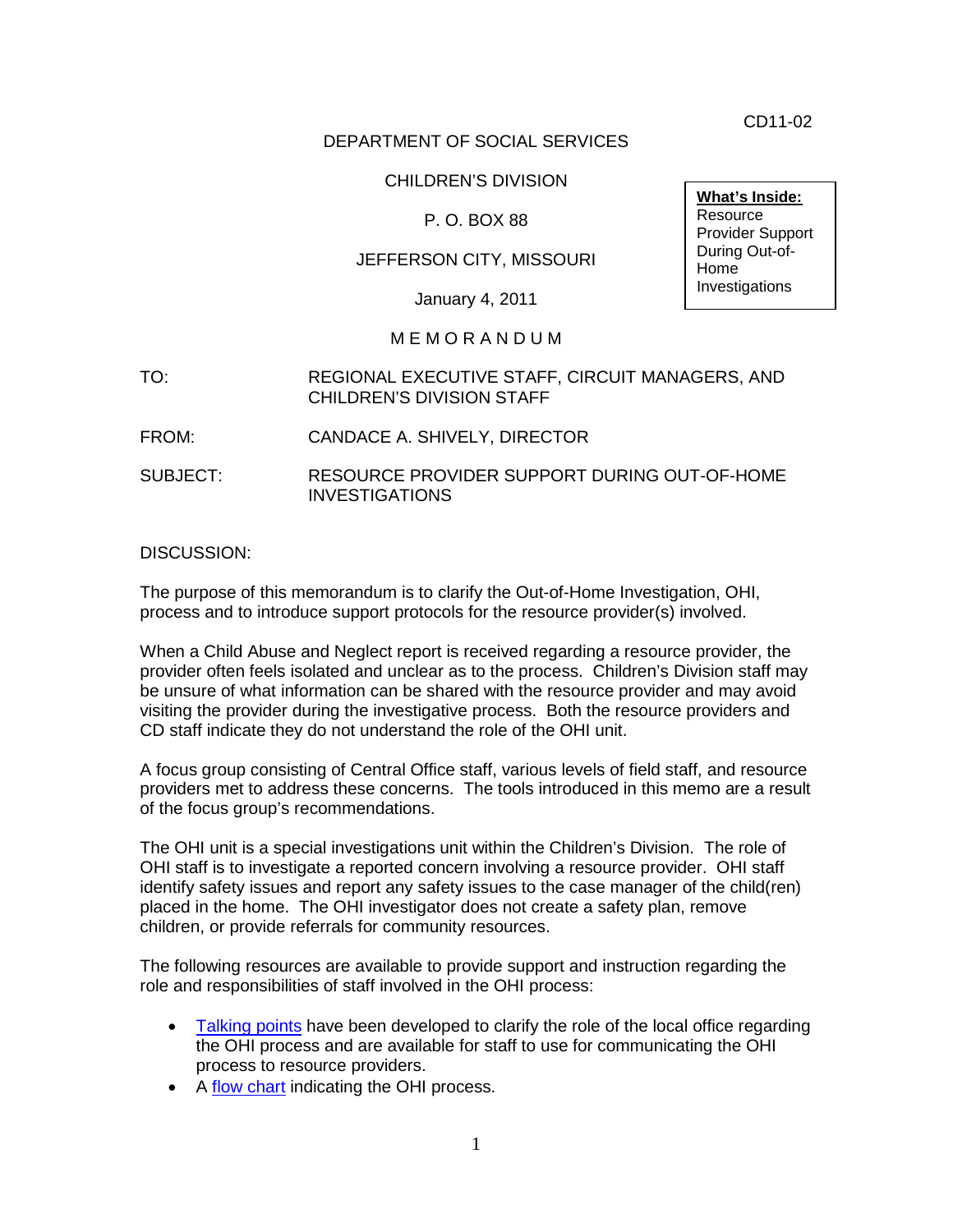- A [Power Point](http://dssweb/cs/training/resources/ppindex.htm) discussing the OHI process is located on the Children's Division Intranet home page under Training Resource, Power Point Presentations. The Power Point may be used to train CD staff and resource providers on the roles and responsibilities of the OHI unit.
- The [Out-of-Home Investigation Protocol Information](http://www.dss.mo.gov/cd/info/forms/index.htm) form, CD-165, has been developed for the OHI unit to provide to the resource provider being investigated for Child Abuse and Neglect allegations.

If the OHI investigator requests the local Children's Division worker to make the initial face-to-face contact due to regulatory time frames, the local worker shall provide a copy of the CD-165 with the name and telephone contact number of the OHI unit investigator entered thereon.

## **NECESSARY ACTION**

- 1. Review this memorandum with all Children's Division staff.
- *2.* Review revised Child Welfare Manual chapters as indicated below.
- *3.* Review Children's Division forms as indicated below.
- 4. All questions should be cleared through normal supervisory channels and directed to:

#### **PDS CONTACT** Elizabeth Tattershall 573-522-1191 [ElizabethTattershall@dss.mo.gov](mailto:ElizabethTattershall@dss.mo.gov) **PROGRAM MANAGER** Dena Driver 573-751-3171 [Dena.D.Driver@dss.mo.gov](mailto:Dena.D.Driver@dss.mo.gov)

### **CHILD WELFARE MANUAL REVISIONS** N/A

**[FORMS AND INSTRUCTIONS](http://www.dss.mo.gov/cd/info/forms/index.htm)**

OHI Protocol Information, CD-165, employee access only

## **REFERENCE DOCUMENTS AND RESOURCES**

[OHI Protocol Flowchart](http://www.dss.mo.gov/cd/info/forms/index.htm)

[Power Point Presentation](http://dssweb/cs/training/resources/ppindex.htm)

[Specific Procedures Pertaining to Type of OHI Provider,](http://www.dss.mo.gov/cd/info/cwmanual/section2/ch7/sec2ch7sub5_4_3.htm) Section 2 Chapter 7 [Subsection 5 Sub-subsection 4.3](http://www.dss.mo.gov/cd/info/cwmanual/section2/ch7/sec2ch7sub5_4_3.htm)

**RELATED STATUTE**

N/A

## **ADMINISTRATIVE RULE**

N/A

### **COUNCIL ON ACCREDITATION (COA) STANDARDS** N/A

**CHILD AND FAMILY SERVICES REVIEW (CFSR)** N/A